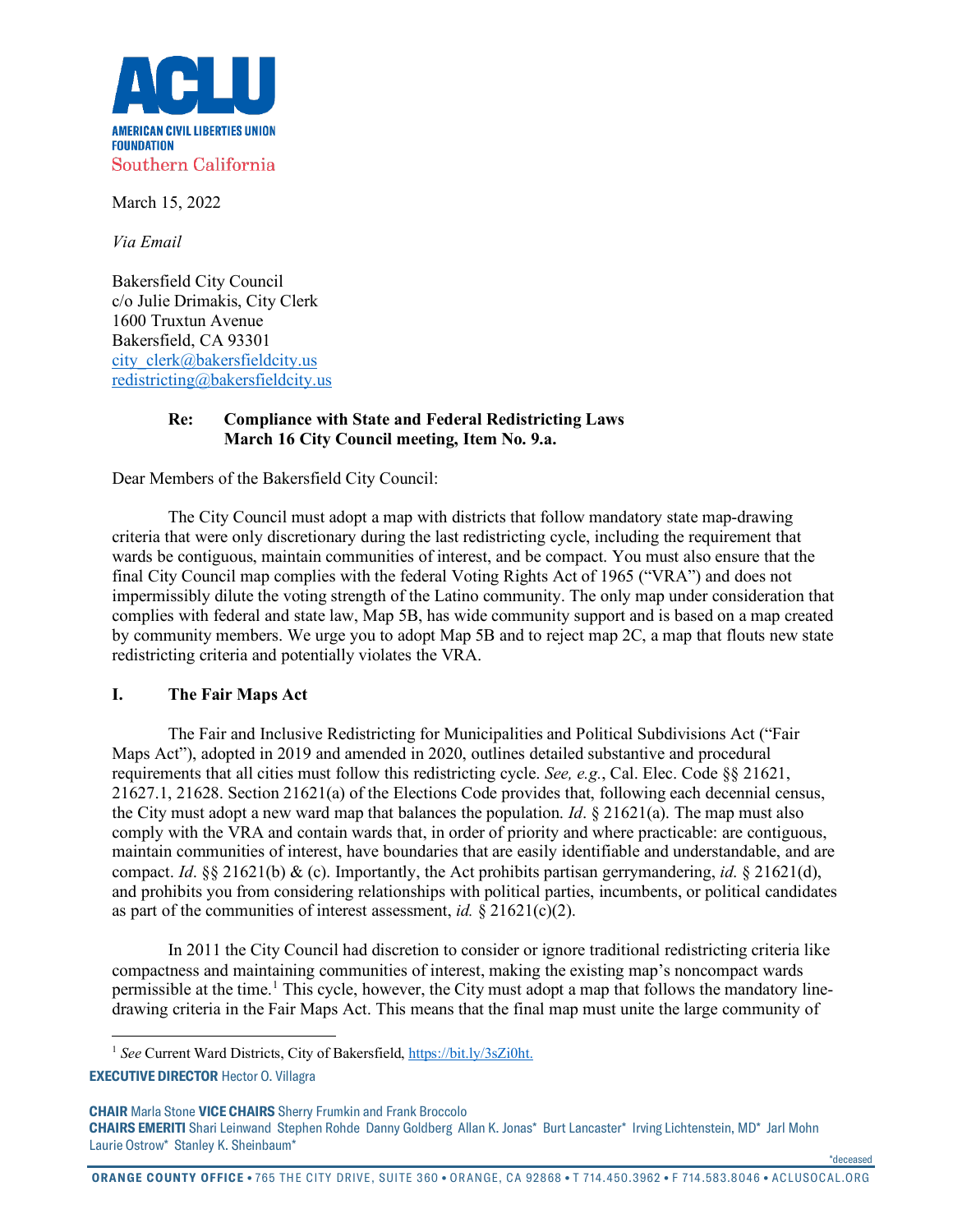interest that includes residents who are Punjabi and/or Sikh ("Punjabi/Sikh community of interest") and fix the compactness issues with the existing map. The only map under consideration that complies with the Fair Maps Act is Map 5B.<sup>[2](#page-1-0)</sup> Map 5B addresses the compactness issues with current wards 4 and 5 by uniting the communities in north Bakersfield into ward 4 and keeping ward 3 largely on the eastside. This makes it possible to unite the Punjabi/Sikh community of interest in wards 5 and 7. In response to community feedback, Map 5B also keeps the downtown community of interest together in ward 2 while maintaining wards 1 and 7 as Latino-majority wards. Importantly, Map 5B does not place any emphasis on impermissible factors like incumbency and political candidates when assessing communities of interest and does not favor or discriminate against a political party.

Map 2C is a status quo map that ignores Fair Maps Act criteria.<sup>[3](#page-1-1)</sup> Like the existing map, Map 2C breaks up the Punjabi/Sikh community of interest among wards 1, 5, 6 and 7. *See* Cal. Elec. Code § 21621(c)(2) (requiring that communities of interest that "share[ ] common social or economic interests" be included "within a single district for the purposes of  $\lceil \cdot \rceil$  effective and fair representation"). Map 2C also includes wards that are not compact. The Act defines compact districts as those that do not bypass "nearby areas of population . . . in favor of more distant populations." *Id*. § 21621(c)(4). Wards 3 and 4 violate this requirement because they bypass nearby areas of population in favor of more distant areas in the northwest part of the City. Map 2C does this even though it is possible to comply with higher ranked criteria while keeping wards fairly compact, as shown by Map 5B. These wards, and particularly Ward 3, extend over large strips of land that have roads and industrial areas in them instead of residents. *See Shaw v. Hunt*, 517 U.S. 899, 903, 916-918 (1996) (rejecting a district as noncompact where the district extended over areas that were "no wider than [a freeway] corridor").

Although the City of Bakersfield contains many islands, it is practicable to create a map with relatively compact wards while still complying with higher ranked criteria. It would be completely unnecessary, and therefore violate the Fair Maps Act, to adopt a map with noncompact wards. In addition, to the extent Map 2C was drawn to protect incumbents or to advance the interests of a political party, those are also impermissible bases on which to draw lines under the Fair Maps Act. For these reasons, the Council must reject Map 2C.

## **II. The Federal Voting Rights Act**

The City must ensure that the final ward map does not dilute the voting power of any protected communities. 52 U.S.C. § 10301. Under certain circumstances, Section 2 requires the City to draw wards that provide minority voters with an effective opportunity to elect candidates of choice. To determine whether the Council must create such wards, the Council must first examine the three *Gingles* preconditions: (1) whether the Latino community in Bakersfield is sufficiently large and geographically compact to constitute a majority in one or more single-member districts; (2) whether Latino voters are politically cohesive; and (3) whether bloc voting by the majority of voters usually prevents Latino voters from electing their preferred candidates. *Thornburg v. Gingles*, 478 U.S. 30, 50-51 (1986). Together, the second and third factors describe racially polarized voting ("RPV"). Once these preconditions are established, you must "consider[ ] whether 'on the totality of circumstances,' minorities have been denied an 'equal opportunity' to 'participate in the political process and to elect representatives of their choice.'" *Abrams v. Johnson*, 521 U.S. 74, 91 (1997) (quoting 52 U.S.C. § 10301(b)).

The first *Gingles* precondition requires the City to look at CVAP. *Cano v. Davis*, 211 F. Supp. 2d 1208, 1233 (C.D. Cal. 2002). The Latino population makes up [4](#page-1-2)0.4% of the City's CVAP,<sup>4</sup> and Map 5B confirms that it is possible to draw three compact wards with Latino CVAP over 50%, meeting *Gingles* factor I. A federal district court also found in 2018 that there is RPV in Kern County, *Luna v. Cnty. of* 

<span id="page-1-1"></span><span id="page-1-0"></span><sup>&</sup>lt;sup>2</sup> See City of Bakersfield: Draft Plan 5B, Redistricting Partners,  $\frac{https://bit.ly/3MRs18q}{https://bit.ly/3MRs18q}$ <br><sup>3</sup> See City of Bakersfield: Draft Plan 2C, Redistricting Partners,  $\frac{https://bit.ly/3KQC3WR}{https://bit.ly/3KQC3WR}$ .<br><sup>4</sup> 2019 American Comm

<span id="page-1-2"></span>